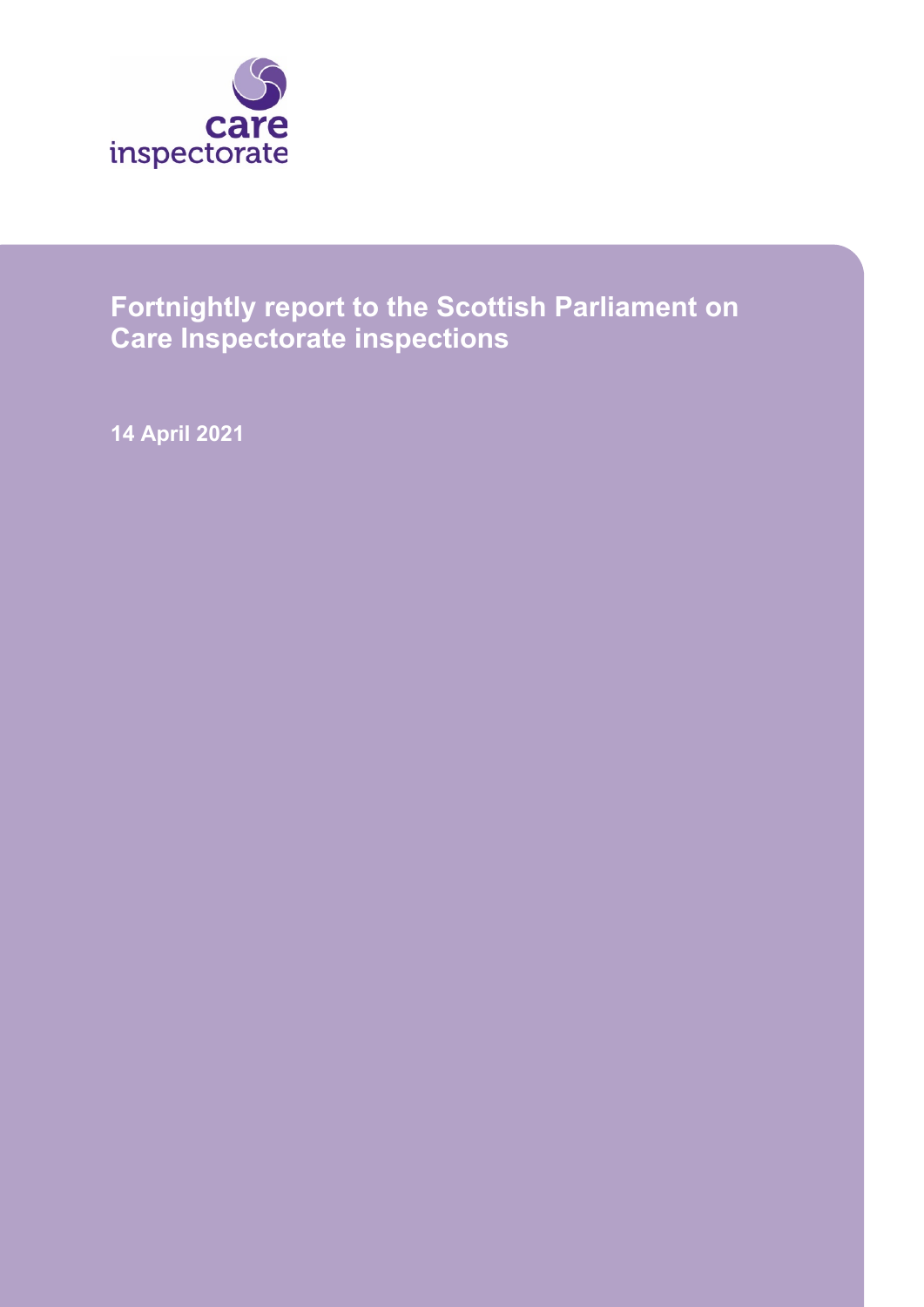# **Introduction**

In accordance with Paragraph 22 in Part 9 of Schedule 1 to the Coronavirus (Scotland) (No.2) Act 2020, which came into force on 27 May 2020, the Care Inspectorate must lay before Parliament a report every two weeks setting out:

(a) which care home services it inspected during those two weeks, and

(b) the findings of those inspections.

This report covers inspections we have completed since those detailed in our previous report to parliament of 31 March 2021.

To meet the duties imposed by the Act and to comply with associated guidance, the Care Inspectorate must focus and report on infection prevention and control, PPE and staffing. Consequently, the Care Inspectorate has amended its quality framework for care homes to support this process. This enables us to focus on these areas while also considering the impact on people's wellbeing. Such a framework supports openness and transparency and helps to ensure a fair and consistent approach, including in any evaluations we make.

To support inspections being undertaken in these circumstances, we have developed inspection tools on wellbeing, infection prevention and control and staffing that have been agreed with Health Protection Scotland and Healthcare Improvement Scotland. Some of our inspections have been undertaken with inspectors from Healthcare Improvement Scotland and public health staff. We have taken account in all inspections of the scrutiny intelligence we have, including previous inspections, complaints made to us, notifications made by the services, and information shared with us by health and social care partnerships and directors of public health for the relevant area.

We have augmented our quality framework by creating an additional key inspection question with associated quality indicators. This reflects our current inspection focus on service performance in relation to COVID-19 infection prevention and control, PPE, staffing and people's wellbeing.

Key question 7: How good is our care and support during the COVID-19 pandemic?

The quality indicators for key question 7 are:

- 7.1 People's health and wellbeing are supported and safeguarded during the COVID-19 pandemic
- 7.2 Infection control practices support a safe environment for both people experiencing care and staff
- 7.3 Staffing arrangements are responsive to the changing needs of people experiencing care.

To meet the tight timescales imposed by the legislation, this report outlines our highlevel findings following oral feedback to the provider. In due course and following our normal publication protocols, we will publish for each service outlined in this report, a more detailed, individual inspection report.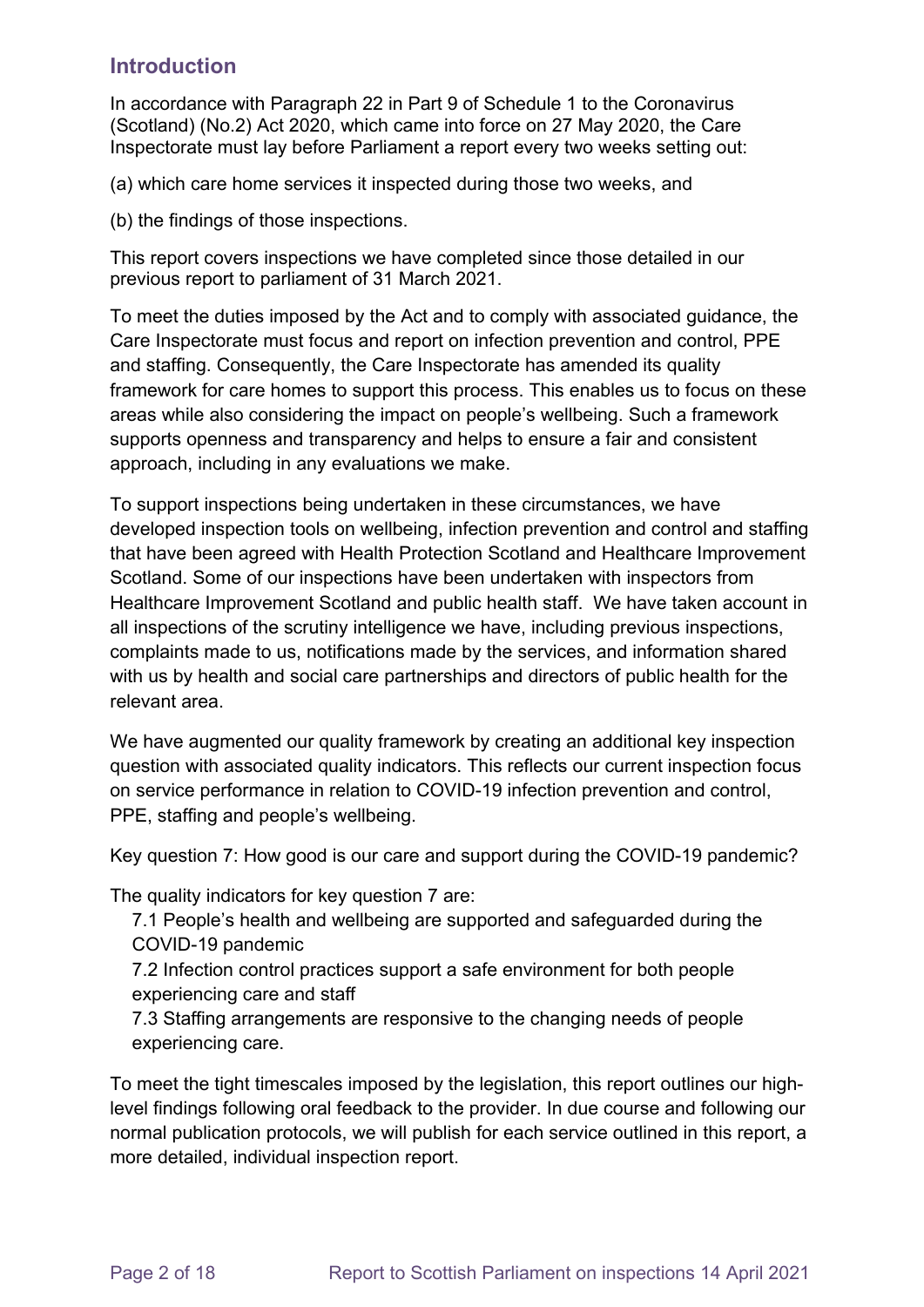# **Adamwood Nursing Home, Musselburgh**

Adamwood Nursing Home is a care home registered to provide care to 13 older people. The service is owned and managed by Rollandene Ltd.

We carried out an unannounced inspection of the care home on 17 March and requested visits from the Scottish Fire Service and NHS Health Protection team. We issued a letter of serious concern to the provider on 23 March about cleaning, laundry and housekeeping practices and staff practice in relation to wearing PPE appropriately.

We returned to the service on 24 March and found adequate progress had been made to address these concerns. Appropriate changes to the cleaning practices and laundry management were in place and the home was decluttered and cleaner. Staff used PPE appropriately.

People were supported by staff who were familiar with their choices and preferences. Staff were kind, caring and attentive.

People maintained contact with family using technology and window visits and the provider was developing ways to support indoor visiting in line with guidance. Relatives told us that communication was good. Families were happy with the care provided.

Staffing arrangements were sufficient to meet people's needs and staff felt supported.

We informed East Lothian health and social care partnership of our findings.

We will undertake a further visit to monitor progress.

#### **Evaluations**

Overall evaluation for key question 7 'How good is our care and support during the COVID-19 pandemic?' – Adequate

Quality indicator (QI) evaluations: 7.1 People's health and wellbeing – Good 7.2 Infection prevention and control practices – Adequate 7.3 Staffing arrangements – Adequate.

### **Douglas View Care Home, Hamilton**

Douglas View Care Home is registered to provide care to 100 adults and older people. The provider is HC-One Limited.

We carried out a COVID-19 inspection on 1 July 2020, the findings of which were outlined in our report laid before Parliament on 22 July 2020. We completed a full inspection of the home on 16 and 18 February 2021 with Healthcare Improvement Scotland and outlined our findings in the report laid before Parliament on 3 March 2021.

We completed a follow-up inspection on 22 and 24 March 2021. We were satisfied that improvements the home had made will keep people safe. Community-based professionals including dietician, tissue viability nurse and community psychiatric nurses provided appropriate support for people.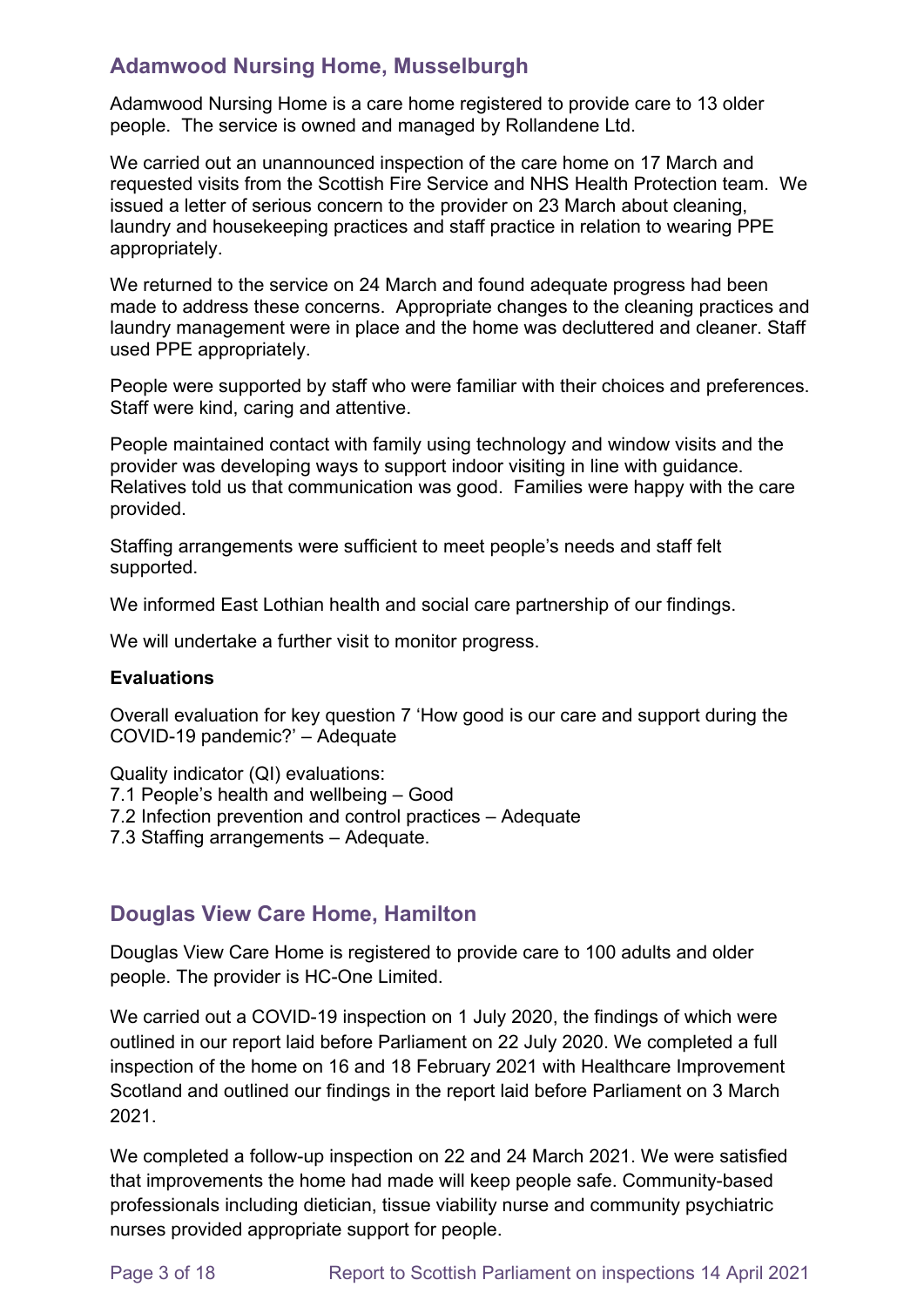We found a consistent approach to care planning was being achieved through a collaboration with social work staff. There was improvement to the quality assurance systems which helped identify further areas for continuous improvement.

We suggested areas for improvement that would help sustain improved standards.

We informed South Lanarkshire health and social care partnership of our findings.

We reviewed the evaluations for this care home based on our findings at this inspection. The updated evaluations are set out below.

#### **Evaluations**

Overall evaluation for key question 1 'How well do we support people's wellbeing?' – **Adequate** 

Quality indicator (QI) evaluations:

QI 1.3 People's health benefits from their care and support – Adequate

Overall evaluation for key question 2 'How good is our leadership?' – Adequate Quality indicator (QI) evaluations:

QI 2.2 Quality assurance and improvement is led well – Adequate

Overall evaluation for key question 3 'How good is our staff team?' – Adequate

Overall evaluation for key question 5 'How well is our care and support planned?' – Adequate

Quality indicator (QI) evaluations:

QI 5.1 Assessment and care planning reflects people's needs and wishes – Adequate

# **Ashlea House, Callander**

Ashlea House is a care home registered to provide care for 21 older people. The provider is Mauricare Ascot Care Limited.

We carried out an initial COVID-19 inspection on 16 July 2020, the findings of which were outlined in our report laid before parliament on 22 July. We visited the service on 27 August and 9 September to monitor improvements required and outlined our findings in the report laid before parliament on 14 October.

We carried out a further inspection of the service on 15 February 2021. We identified serious concerns about the care people were receiving and issued an improvement notice on 19 February. This related to risks to people that were not appropriately managed and the assessment and management of pain.

We carried out an inspection on 23 March to follow up on the improvements we required. We found that improvements had been made but progress was slow and further improvement was required to ensure people's health, safety and wellbeing. We extended the timescale for completion of the improvement notice to enable the service to fully implement areas identified for improvement.

We informed Clackmannanshire and Stirling health and social care partnership of our findings.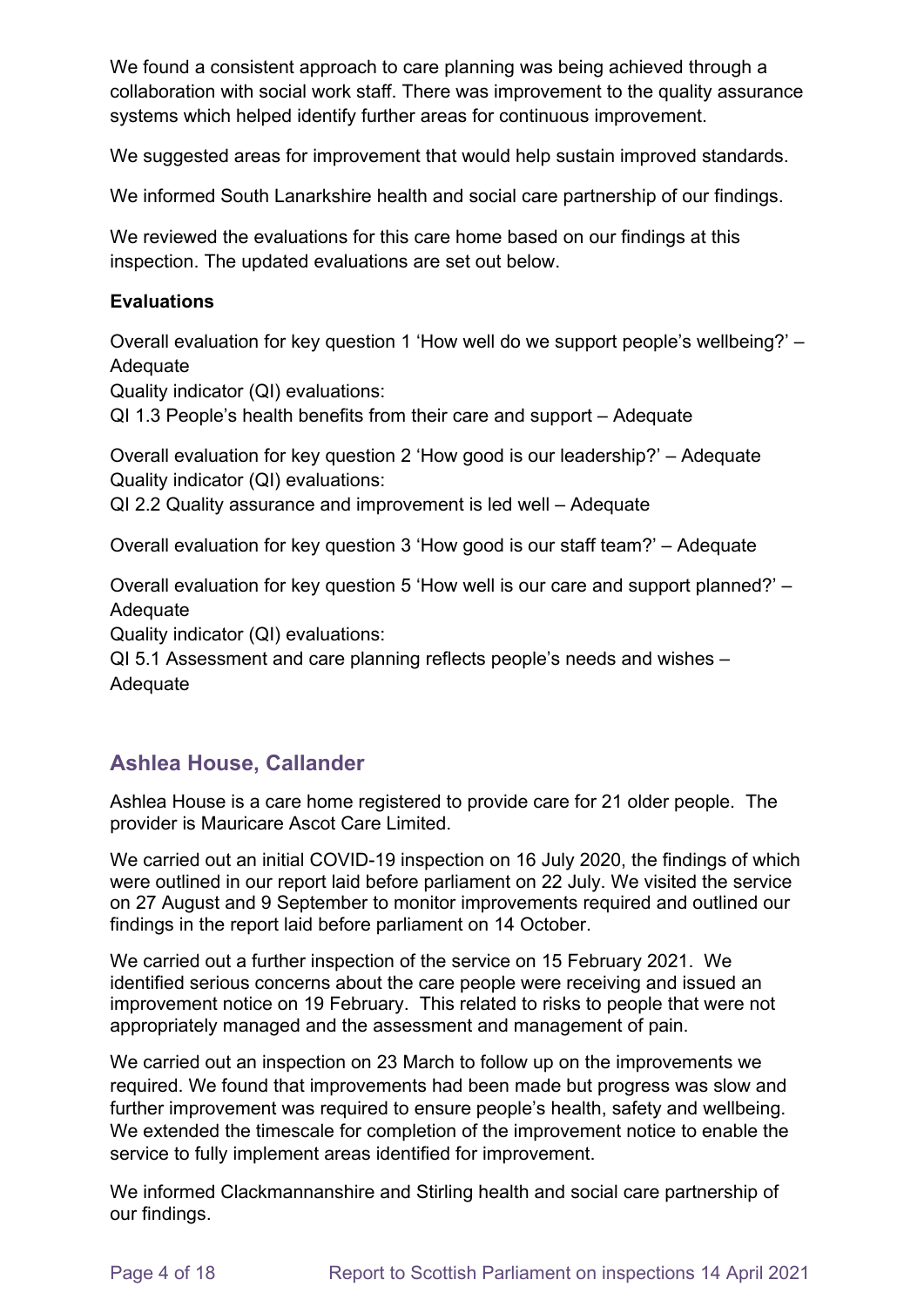We will undertake a further visit to monitor progress.

#### **Evaluations**

This was a follow-up inspection. We did not change the service evaluations.

### **Willow House, Anstruther**

Willow House is a care home registered to provide care to 40 older people. The provider is Kingdom Homes Ltd.

We carried out an unannounced inspection of the care home on 2 December 2020 with Healthcare Improvement Scotland, the findings of which were outlined in our report laid before parliament on 9 December.

We completed a follow-up inspection of the service, using virtual technology, on 23 March. Progress was evident in anticipatory care planning. Support plans were in place for people who needed support with their palliative and end of life care needs.

We found medication management had improved in line with good practice including better administration of records.

Repairs were carried out promptly and regular maintenance planned.

We informed Fife health and social care partnership of our findings.

#### **Evaluations**

This was a follow-up inspection. We did not change the service evaluations.

### **Benholm Nursing Home, Forfar**

Benholm Nursing Home is a care home registered to provide care to 34 older people. The provider is Tamaris (RAM) Limited, a member of the Four Seasons Health Care Group.

We carried out an unannounced inspection of the care home on 24 and 26 March with Healthcare Improvement Scotland.

People were supported by care staff who were familiar with their choices and preferences. Indoor visiting had begun with a system to manage this in people's own rooms or a designated visiting area.

People were supported to remain active, one-to-one activities were taking place and people were supported to walk outside. The home used appropriate measures to maintain social distancing and enable people to move around safely.

PPE supplies were good and available throughout the home. More accessible clinical waste bins were needed for the safe disposal of PPE. Staff were knowledgeable and informed about COVID-19 and current guidelines. However, they did not always follow guidelines for hand hygiene.

We were concerned about the overall maintenance of the building, the cleanliness of equipment used by residents and the management of laundry, which did not follow current guidelines.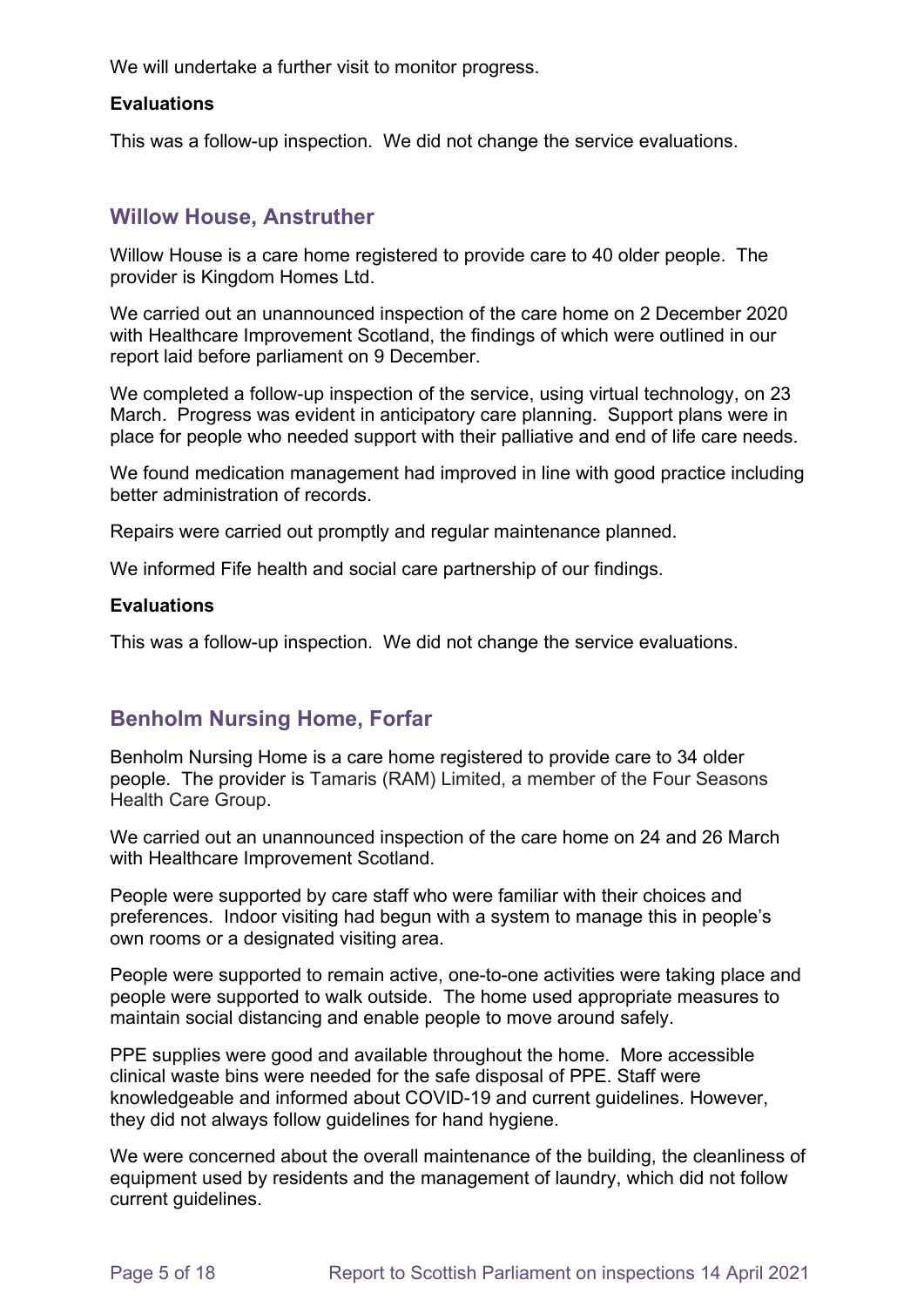The staffing arrangements were sufficient to meet the needs of the people receiving care in the service.

We informed Angus health and social care partnership of findings of our concerns and they have agreed to provide support to the home.

We will undertake a further visit to monitor progress.

#### **Evaluations**

Overall evaluation for key question 7 'How good is our care and support during the COVID-19 pandemic?' – Weak

Quality indicator (QI) evaluations:

- QI 7.1 People's health and wellbeing Adequate
- QI 7.2 Infection prevention and control practices- Weak
- QI 7.3 Staffing arrangements Adequate

# **Castlegreen, Edinburgh**

Castlegreen is a care home registered to provide care to 60 older people. The provider is Tamaris (Scotland) Limited, a member of the Four Seasons Health Care Group.

We carried out an initial inspection of the service on 2 March with Healthcare Improvement Scotland, the findings of which were outlined in our report laid before parliament on 17 March.  We carried out a further inspection on 24 March with Healthcare Improvement Scotland to follow up on improvements that were required.

We found staff were fully compliant in the use of PPE. Staff demonstrated knowledge in their use of PPE and of the role they play in promoting safer infection prevention and control practices. PPE was stored appropriately; PPE stations were fully stocked and clinical waste bins were available at appropriate locations throughout the home. Systems were in place to ensure external clinical waste facilities were always locked.

Cleaning processes had been reviewed. Comprehensive quality assurance systems were in place to help the service identify areas where improvements were needed. Staff were confident and knowledgeable about their roles in enhancing the lives of people experiencing care.

The service was supporting relatives to visit the care home in line with guidance from Public Health Scotland.

We informed Edinburgh health and social care partnership of our findings.

#### **Evaluations**

This was a follow-up inspection. We did not change the service evaluations.

### **Southfields, Falkirk**

Southfields is a care home registered to provide care to 17 people who have a learning disability. The service is provided by Swanton Care and Community (Southfield House Care Services) Limited.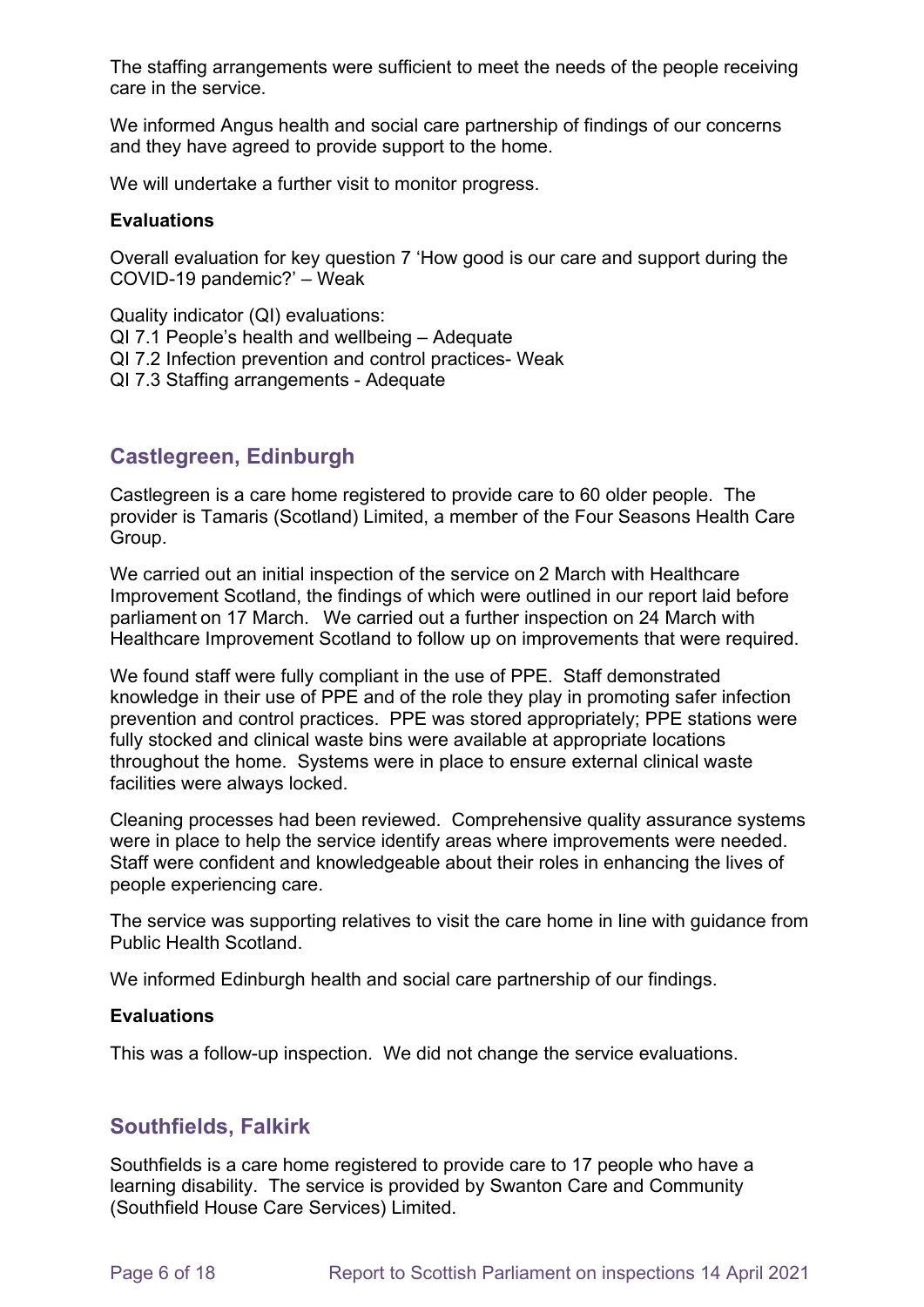We carried out an unannounced inspection of the care home between 7 and 23 December 2020, the findings of which were outlined in our report laid before parliament on 6 January. We carried out a further inspection on 24 March to follow up on improvements required in relation to the staff team.

On 24 March we saw improvements in staff knowledge and competence in their support for people.

People were relaxed during our visit, they were better engaged and taking part in different activities. We saw positive interaction between people and their support staff. Staff training had taken place, there were more staff supervision meetings and there were other supportive developments in the service to help staff provide consistent support to people. Visiting arrangements were in place and these were in accordance with national guidance. Regular contact with families was supported.

We informed Falkirk health and social care partnership of our findings.

We reviewed the evaluation for key question 3 "How good is our staff team" based on our findings at this inspection. The relevant updated evaluation is set out below.

#### **Evaluations**

Overall evaluation for key question 3 'How good is our staff team?' – Adequate

Quality indicator (QI) evaluations: QI 3.2 - Staff have the right knowledge, competence and development to care for and support people – Adequate

# **Buccleuch Care Centre, Hawick**

Buccleuch Care Centre is a care home registered to provide care to 53 older people. The provider is St Philips Care Limited.

We completed an inspection of the service on 25 January, the findings of which were outlined in our report laid before parliament on 3 February.

We completed a further inspection on 24 March to follow up on the improvements required. We found significant improvements around infection prevention and control. This was supported and maintained by effective management and quality assurance processes.

PPE supplies were good and available throughout the home. Staff were trained in infection prevention and control and learning was evident in their practice.

People living in the home were supported by care staff who were familiar with their choices and preferences. The communal areas around the home were adapted for the purposes of social distancing. People using the service were engaged in a range of activities based on their choices. Visiting was taking place in line with guidelines.

We have informed the Scottish Borders health and social care partnership of our findings.

We reviewed the evaluations for this care home based on our findings at this inspection. The updated evaluations are set out below.

#### **Evaluations**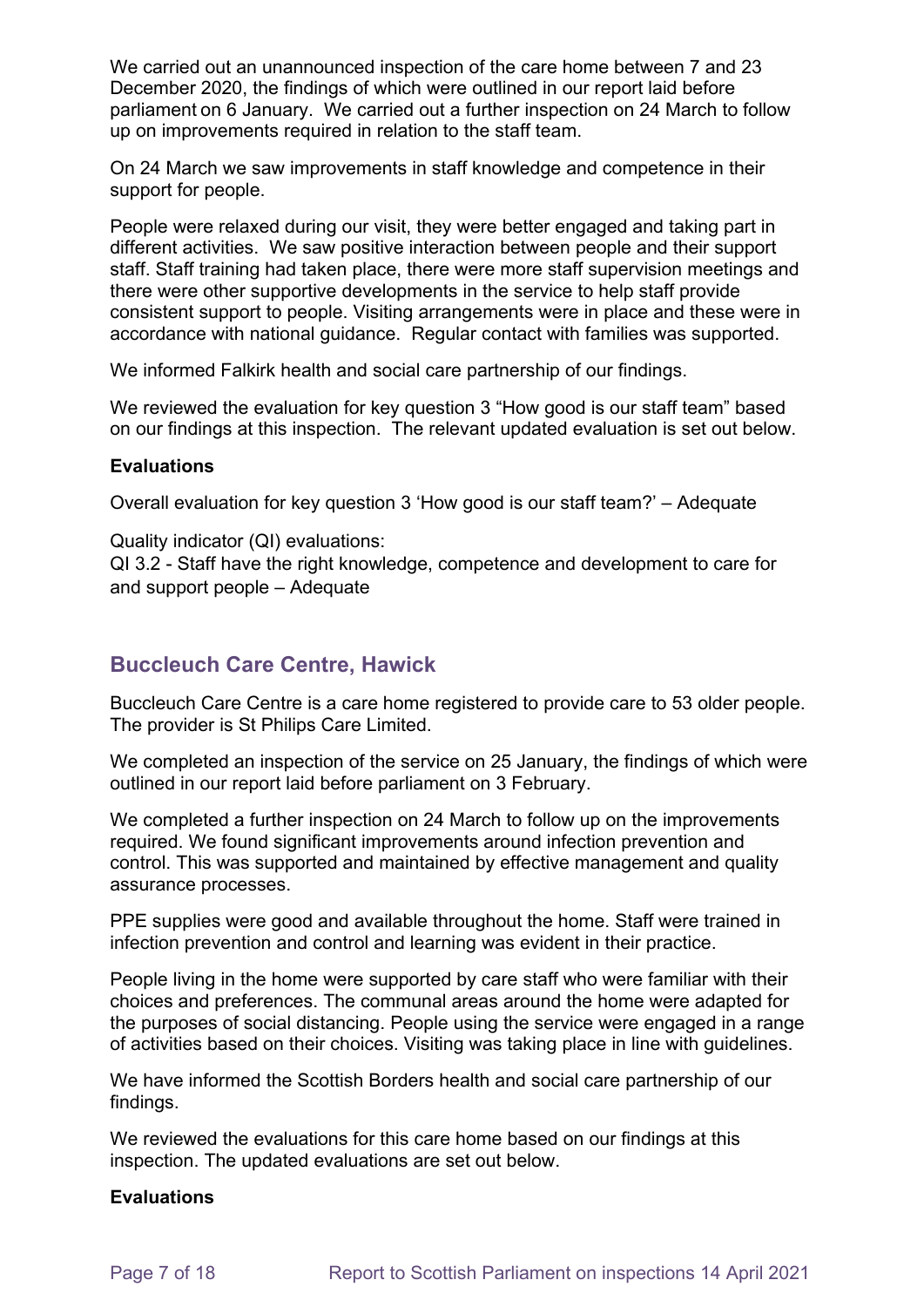Overall evaluation for key question 7 'How good is our care and support during the COVID-19 pandemic?' – Adequate

Quality indicator (QI) evaluations:

- QI 7.1 People's health and wellbeing Adequate
- QI 7.2 Infection prevention and control practices Adequate
- QI 7.3 Staffing arrangements Adequate

# **Millport Care Centre, Isle of Cumbrae**

Millport Care Centre is registered to provide care for up to 27 adults with a learning and/or physical disability. The provider is Sanctuary Care Limited.

We carried out an unannounced inspection of the care home on 24 and 26 March. We identified significant concerns about the care people received and we issued an improvement notice on 2 April. This related to the management of stress or distress and incidents that were not reported appropriately, including concern about staff conduct.

People were supported with activities and to maintain regular contact with relatives. Outdoor visits were facilitated, and indoor visits were being restarted.

The home was clean and tidy. We were not confident that equipment for individual use was cleaned appropriately. Staff had received infection prevention and control training and were using PPE, but not always in line with best practice guidance. Staff travelled in work clothes, which increased the risk of transmission of infection. Improvements were needed in laundry management to meet good practice.

While some staff were skilled and engaged well with people, other staff were not always responsive to individuals' needs. Management oversight of staff practice was poor. We identified risks to people that were not appropriately managed.

We identified significant weaknesses in the performance of this service that compromised or had the potential to compromise people's safety and outcomes.

We informed North Ayrshire health and social care partnership of our inspection findings and are working closely with the partnership in relation to our concerns.

We will undertake further visits to monitor and follow up on improvement required.

#### **Evaluations**

Overall evaluation for key question 7 'How good is our care and support during the COVID-19 pandemic?' – Weak

Quality indicator (QI) evaluations: QI 7.1 People's health and wellbeing – Weak QI 7.2 Infection prevention and control practices – Weak QI 7.3 Staffing arrangements – Weak

# **Nightingale House Ayrshire Limited, Cumnock**

Nightingale House Ayrshire Limited is a care home registered to provide care for up to 29 older people. The provider is Nightingale House Ayrshire Limited.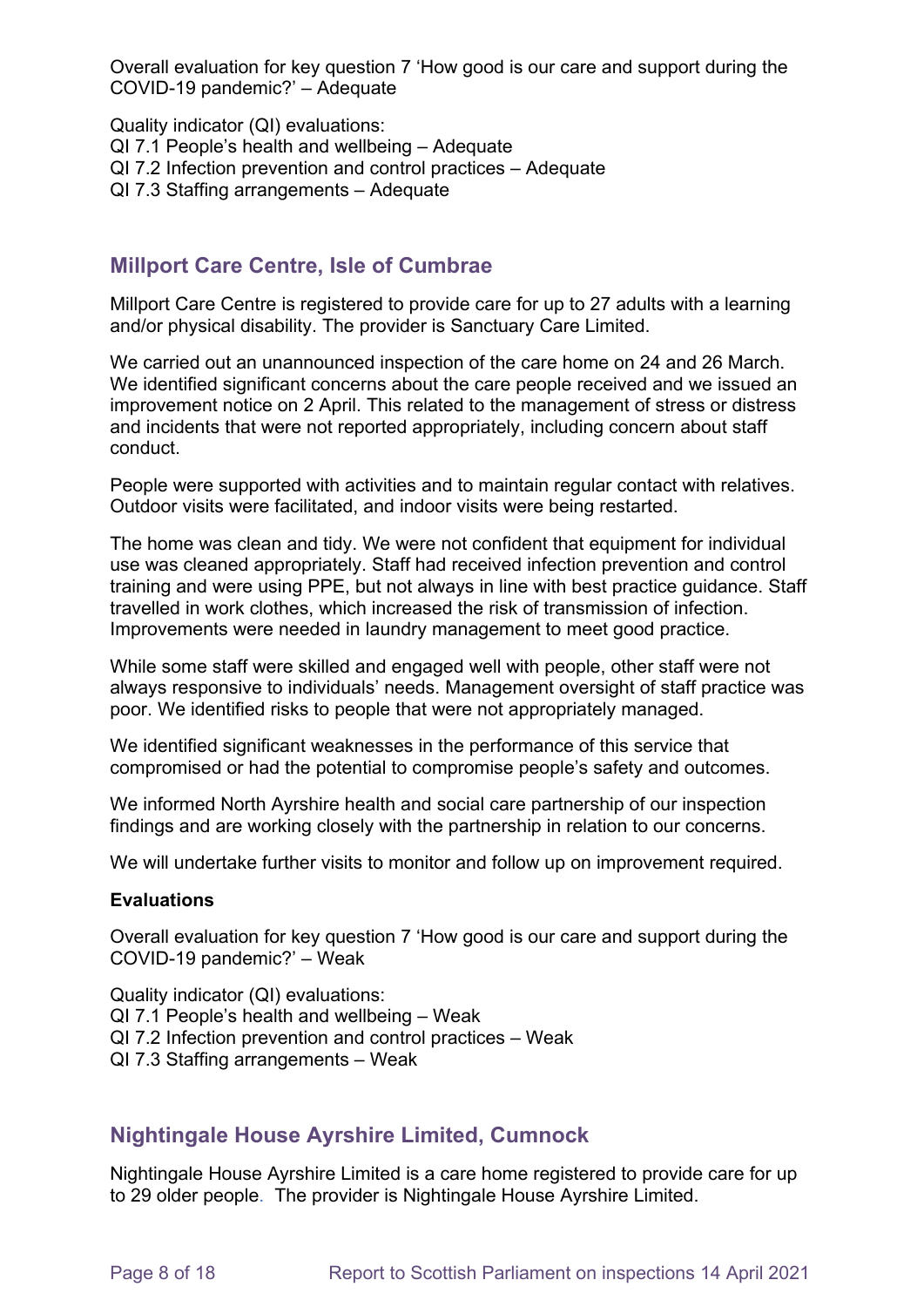We carried out an initial inspection of the care home on 24 February and 1 March with Healthcare Improvement Scotland. The findings of this inspection were outlined in our report laid before parliament on 17 March.

We completed an unannounced inspection of the care home on the 25 March with Healthcare Improvement Scotland. We found some improvements had been made, but there was limited progress in relation to infection prevention and control practice and procedures. We identified areas of the home that were not clean and areas that needed to be refurbished. The management of the laundry area, cleaning schedules and management of re-usable equipment also needed to be improved.

Quality assurance tools that were in place needed to be further developed to ensure they were capturing all the relevant areas to ensure people were safe. Not all staff had received recent training in infection prevention and control measures.

The atmosphere in the care home was calm and homely. People were cared for by staff who were familiar with their needs and preferences and we observed kind and warm interactions. Staff were available in sufficient numbers to meet people's needs. Visiting was taking place in line with public health guidance.

We have informed East Ayrshire health and social care partnership of our findings.

We will undertake a further visit to monitor progress.

#### **Evaluations**

This was a follow-up inspection. We did not change the service evaluations.

# **Rawyards House Care Home, Airdrie**

Rawyards House Care Home is registered to provide care for 97 people. The provider is RH Independent Healthcare Limited.

We inspected the home with Healthcare Improvement Scotland on 25 February and issued a letter of serious concern to the service on 26 February. We returned to the service on 1 and 2 March with Healthcare Improvement Scotland. Our findings were outlined in our report laid before parliament on 17 March.

We completed a further inspection of the home with Healthcare Improvement Scotland on 29 March to follow up on improvements required.

We found significant improvements in relation to cleanliness of the environment and the equipment used by residents. Staff were knowledgeable and aware of the correct frequency and use of cleaning products. Additional, well-stocked PPE stations were in place and staff were using PPE correctly.

There was evidence that cleanliness and infection prevention and control measures were more effective due to improved quality assurance processes.

We informed North Lanarkshire health and social care partnership of our findings.

We reviewed the evaluations for this care home based on our findings at this inspection. The updated evaluations are set out below.

#### **Evaluations**

Overall evaluation for key question 7 'How good is our care and support during the COVID-19 pandemic?' – Adequate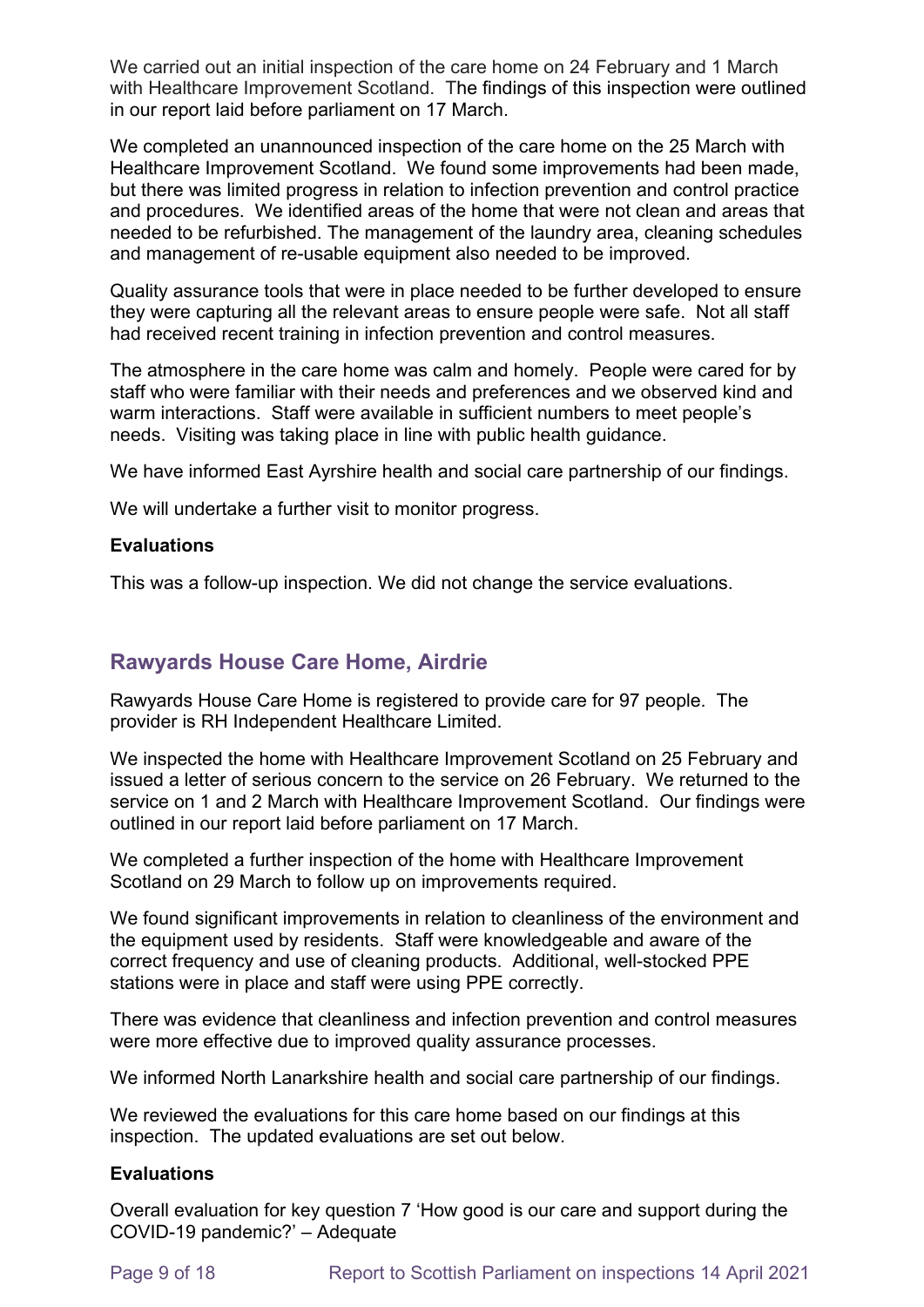Quality indicator (QI) evaluations: QI 7.1 People's health and wellbeing – Adequate QI 7.2 Infection prevention and control practices – Adequate QI 7.3 Staffing arrangements – Adequate

# **Maryfield West Care Home, Aberdeen**

Maryfield West Care Home is registered to provide care to 25 older people. The provider is Maryfield West Care Limited.

We carried out an unannounced inspection of the care home on 29 March.

People living in the home were supported by care staff who were familiar with their choices and preferences. The home had good measures in place to maintain social distancing while using the communal areas. Specific thought and support had been given to enabling people to safely use the spaces as they wished, to reduce any stress and distress. Family contact was supported by the staff using technology and all types of visiting were being actively encouraged, within safe guidelines. Residents were encouraged to remain interested and active with imaginative one-toone activities having been a constant feature and small group activities starting up again. The support plans were person-centred and helped staff to deliver individualised care.

The home was tidy and well maintained. Enhanced cleaning schedules were in place and monitored. PPE supplies were good and were available for staff throughout the home. All staff had received training and were knowledgeable about COVID-19 and infection prevention and control. There were plenty of staff on shift and they were well utilised to benefit the residents in their own rooms and in the communal areas.

We informed Aberdeen health and social care partnership of our findings.

#### **Evaluations**

Overall evaluation for key question 7 'How good is our care and support during the COVID-19 pandemic?' – Very good

Quality indicator (QI) evaluations:

- QI 7.1 People's health and wellbeing Very good
- QI 7.2 Infection prevention and control practices Very good
- QI 7.3 Staffing arrangements Very good

### **St. Anne's Care Home, Musselburgh**

St. Anne's Care Home is registered to provide care to 37 older people. The service is owned and managed by the Sisters of Charity of St. Paul the Apostle.

We carried out an unannounced inspection of the care home with Healthcare Improvement Scotland on 29 March.

We observed kind and compassionate interactions between staff and supported people. Staffing levels were sufficient to meet people's needs. There was a lack of meaningful activities for people and no plan in place to improve this.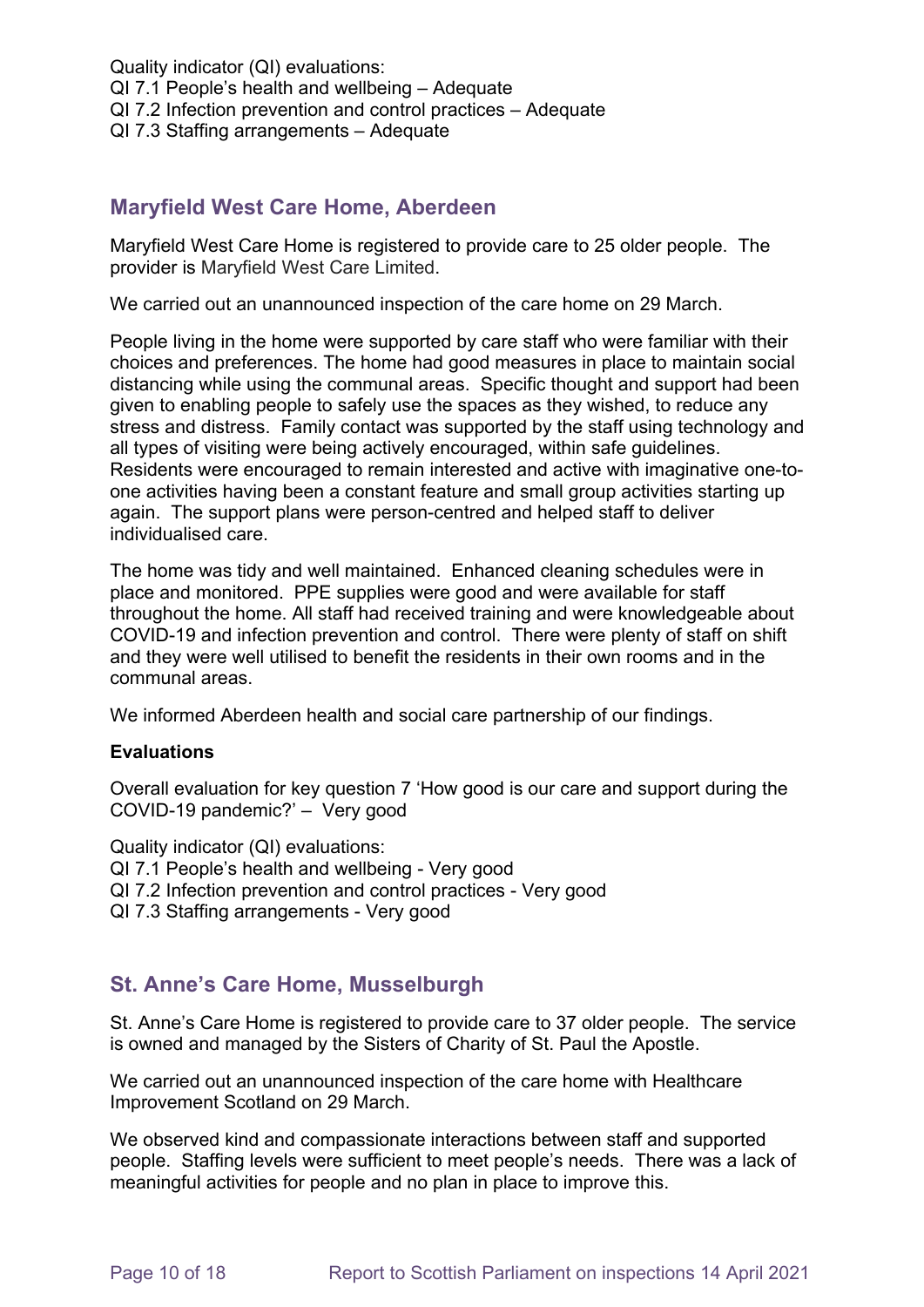People were supported to maintain contact with family and friends through phone calls and other technology. Relatives told us that communication was good. Ways to facilitate visiting were in planning.

The healthcare needs of people were met but were compromised by weak infection prevention and control practice. This included chairs and mattresses that required deep cleaning or replacing. Management of the laundry practices and the cleaning schedules needed to be underpinned by effective environmental audits.

There were adequate supplies of PPE. While staff had received some training, we were not confident that staff were knowledgeable about best practice in infection prevention and control.

To ensure better outcomes for people, management oversight of the service needed to improve, underpinned by direction, leadership and quality assurance systems and processes.

Staff were familiar with people's care needs, but care plans were often inaccurate. Improvements were needed to ensure anticipatory care planning reflected people's preferences for end-of-life care.

We informed East Lothian health and social care partnership of our findings.

We will undertake a further visit to monitor progress.

#### **Evaluations**

Overall evaluation for key question 7 'How good is our care and support during the COVID-19 pandemic?' – Weak

Quality indicator (QI) evaluations:

- 7.1 People's health and wellbeing Adequate
- 7.2 Infection prevention and control practices Weak

7.3 Staffing arrangements – Adequate

### **Glenfairn House Nursing Home, Ayr**

Glenfairn House Nursing Home is registered to provide care to 65 older people. The provider is Glenfairn Limited, part of Sanctuary Care Limited.

We carried out an initial inspection of this service on 4 March with Healthcare Improvement Scotland and issued a letter of serious concern. We visited on 10 and 11 March to monitor improvement, the findings of which were outlined in our report to parliament on 1 April.

We completed a further visit to the home on 31 March to follow up on our requirements relating to staffing and infection prevention and control.

There was significant progress in relation to infection prevention and control practices and staff learning. The environment and care equipment were clean. Housekeeping staff were knowledgeable about laundry management, cleaning schedules and cleaning products. We observed good practice in the use of PPE. The management team had developed better systems for monitoring and maintaining compliance with infection prevention and control measures.

Residents were cared for by staff who were familiar with their needs and we observed responsive, kind interactions. Essential visits and indoor visiting were well organised and welcomed and appreciated by families.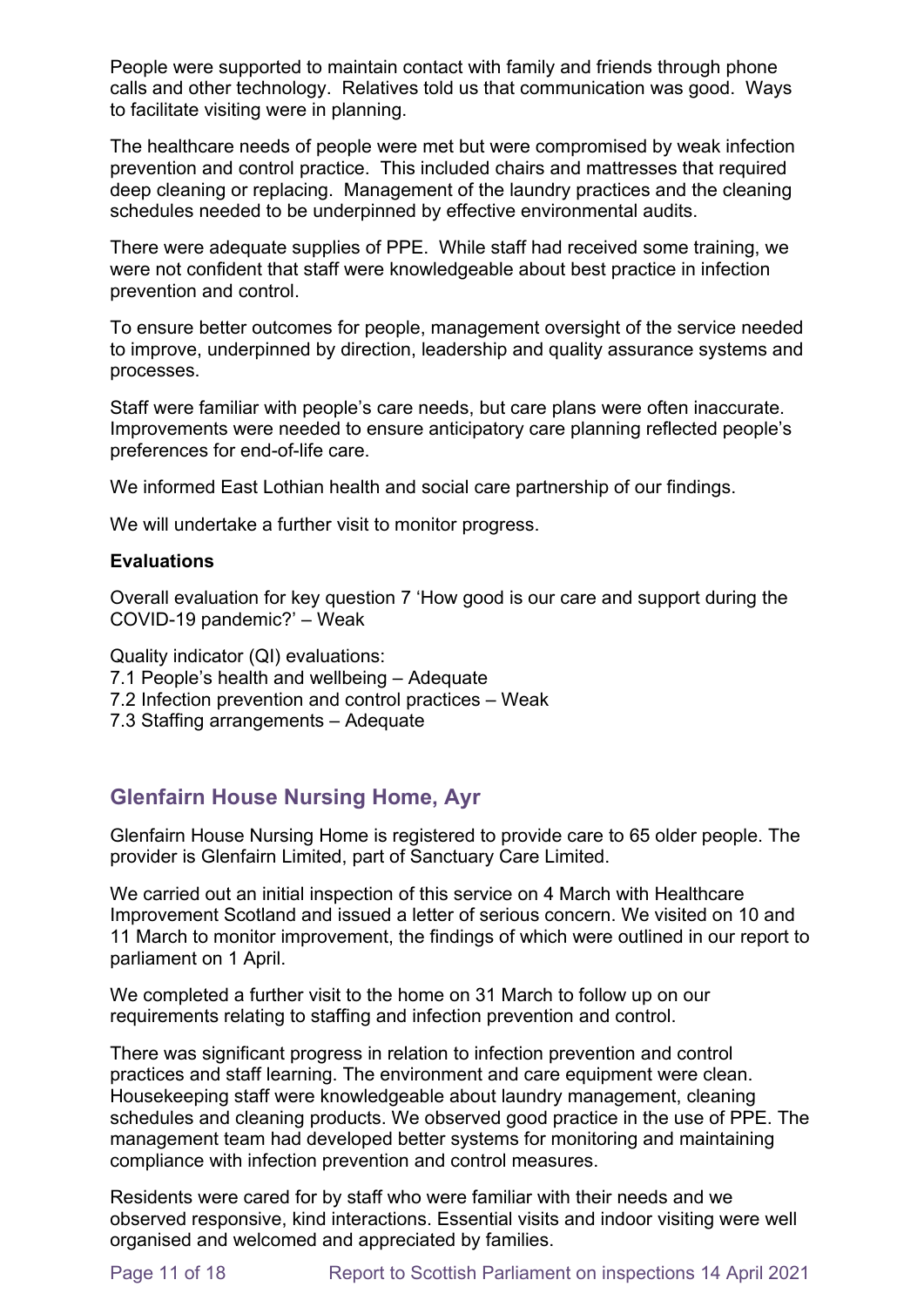A review of staffing resources had been undertaken to ensure sufficient support was available to meet residents' needs. Recruitment was in progress. A contingency plan was in place to mitigate the impact of staff absence. Clear protocols and risk assessments were developed for the use of agency or temporary staff.

We informed South Ayrshire health and social care partnership of our findings.

We reviewed the evaluations for this care home based on our findings at this inspection. The updated evaluations are set out below.

#### **Evaluations**

Overall evaluation for key question 7 'How good is our care and support during the COVID-19 pandemic?' – Adequate

Quality indicator (QI) evaluations: QI 7.1 People's health and wellbeing – Adequate QI 7.2 Infection prevention and control practices – Adequate QI 7.3 Staffing arrangements – Adequate

### **Bankhouse, Lanark**

Bankhouse is a care home registered to provide care to 49 older people.  The provider is MHA Auchlochan.  

We carried out an initial inspection of the service on 1 and 2 March, the findings of which were laid before parliament on 17 March. We completed a further inspection of the home on 29 March to follow up on improvements that we required.

At the visit on 29 March, we found that the home had progressed improvements for infection prevention and control practice. The home was clean and uncluttered with the correct equipment in place to ensure safe practice. This meant that people were better protected from risk of infection within the home.

Additional training had been provided, and we observed improved staff practice in relation to cleaning, use of PPE and hand hygiene. Management audits were in place and infection control issues had been identified and addressed.

There was improvement in health and care records. Information for people's health needs was clearly recorded. Additional work was required for some care plans and the service is progressing this.

We informed South Lanarkshire health and social care partnership of our findings.

We reviewed the evaluations for this care home based on the findings at this inspection. The updated evaluations are set out below.

#### **Evaluations**

Overall evaluation for key question 7 'How good is our care and support during the COVID-19 pandemic?' –  Adequate

Quality indicator (QI) evaluations: 

QI 7.1 People's health and wellbeing - Adequate

QI 7.2 Infection prevention and control practices - Adequate

QI 7.3 Staffing arrangements   - Good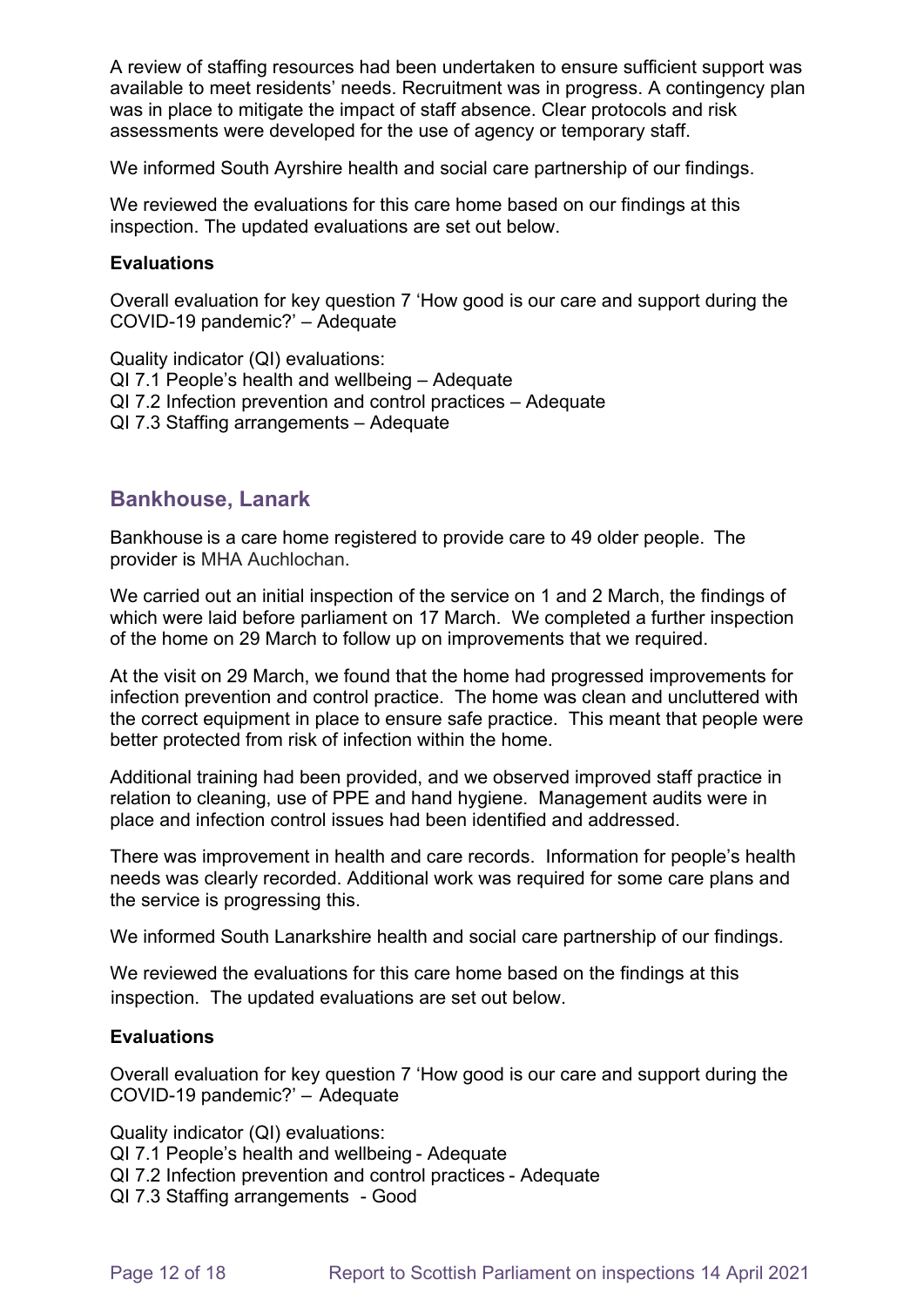# **Cathay Nursing Home, Forres**

Cathay Nursing Home is a care home registered to provide care to 41 older people. The provider is Wallace Management Services Ltd.

We carried out an unannounced inspection of this service on 30 and 31 March.

We observed kind and compassionate interactions between people. Staff were familiar with people's needs and preferences. People were able to move freely around the home and were supported to remain active. People had been supported to maintain contact with family and friends through phone calls and other technology. People were enjoying visits in their own rooms. Feedback from families was positive.

Staff were knowledgeable about the signs and symptoms of COVID-19 and infection prevention and control. Staff had enough information to meet people's needs and care for them safely. We highlighted how personal planning could better reflect people's choices and wishes.

The care home was clean and clutter free, yet homely. There were good systems for cleaning and infection prevention and control, and we observed safe staff practices. Improvements were planned for the laundry room to help prevent the spread of infection. Enhanced cleaning schedules were in place. Cleaning and decontamination of reusable equipment was in line with guidance. PPE supplies were readily available and used in line with guidance.

There were enough staff to meet people's health and care needs. There was a staffing contingency plan to help manage staff shortages.

Staff described feeling valued and well supported. They were empowered to make decisions that had positive health outcomes for people.

We informed Moray health and social care partnership of our findings.

#### **Evaluations**

Overall evaluation for key question 7 'How good is our care and support during the COVID-19 pandemic?' – Good

Quality indicator (QI) evaluations: QI 7.1 People's health and wellbeing – Good QI 7.2 Infection prevention and control practices – Good QI 7.3 Staffing arrangements – Good

Overall evaluation for key question 2 'How good is our leadership?' – Good

Quality indicator (QI) evaluation: QI 2.4 Staff are led well – Good

# **Saltgreens Care Home, Eyemouth**

Saltgreens Care Home is registered to provide care to 35 older people. The provider is Scottish Borders council.

We carried out an unannounced inspection of the care home on 30 March with inspectors from Healthcare Improvement Scotland.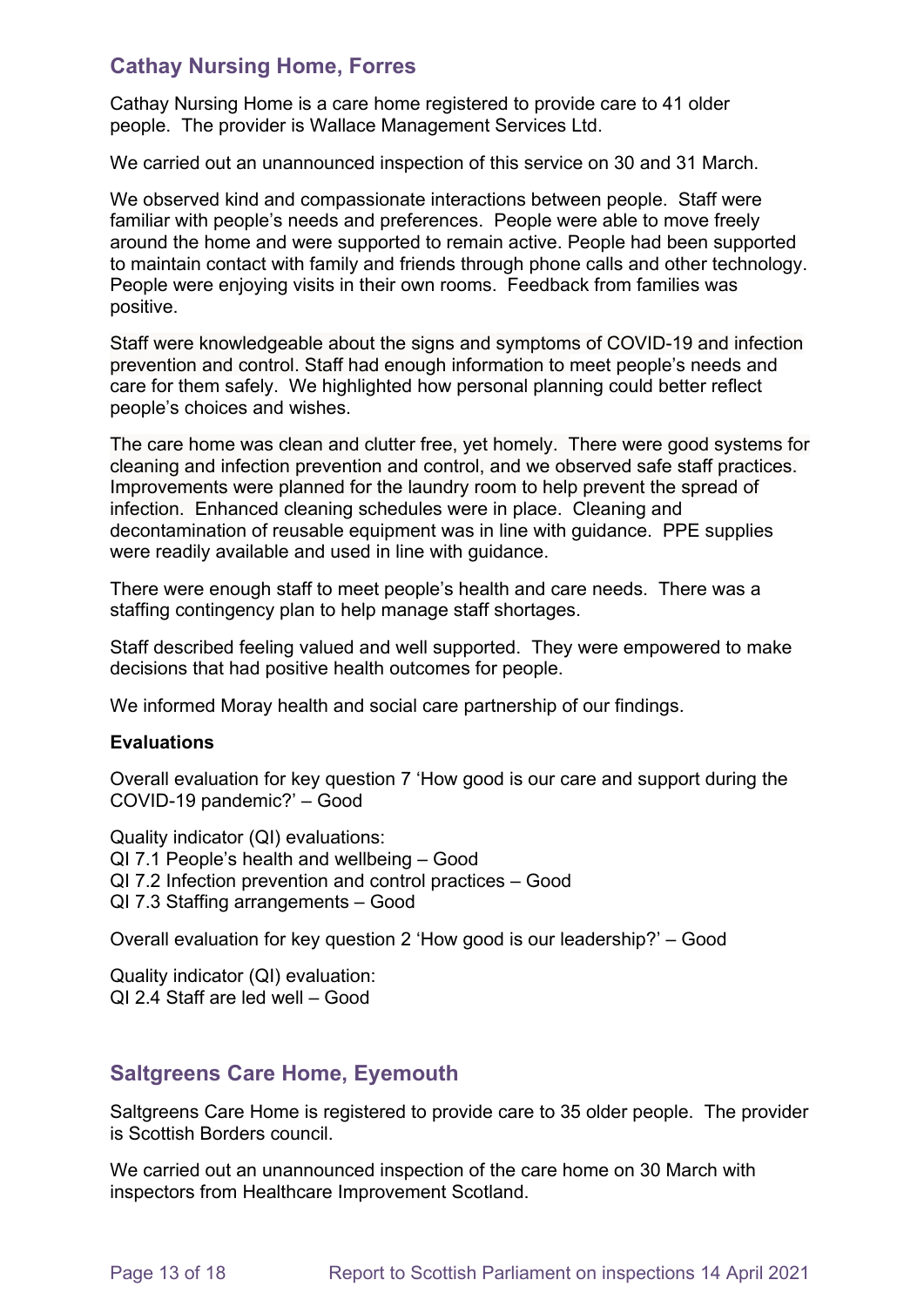We observed kind and caring interactions between staff and people experiencing care. Indoor visiting had commenced, and the staff were supporting meaningful contact following Scottish Government 'Open with Care' guidance.

Staff supported people who were unable to stay socially distant. Furniture was arranged in a way that promoted social distancing.

The home was tidy and well-maintained. PPE supplies were available and used appropriately. Staff received up-to-date training in infection prevention and control. There were areas where practice needed to improve, including the management of clinical waste.

There were sufficient staff to provide for people's needs, however this needed to be more flexible should people's health deteriorate. Staff felt well supported and valued for their work.

Support plans contained information that included anticipatory care considerations. Plans need to be developed to ensure information is current and up to date.

We informed Scottish Borders health and social care partnership of our findings.

#### **Evaluations**

Overall evaluation for key question 7 'How good is our care and support during the COVID-19 pandemic?' – Adequate

Quality indicator (QI) evaluations:

QI 7.1 People's health and wellbeing – Adequate

- QI 7.2 Infection prevention and control practices Adequate
- QI 7.3 Staffing arrangements Adequate

### **The Beeches, Kilmarnock**

The Beeches is a care home registered to provide care for 10 adults with physical disabilities. The provider is Thorntoun Limited.

We carried out an initial unannounced inspection of the service on 19 February, the findings of which were outlined in our report laid before parliament on 3 March. On 31 March, we carried out an unannounced inspection to follow up on improvements that we required.

We found good practice in relation to infection prevention and control. Laundry management had improved, and environmental cleaning was carried out following best practice guidance.

Arrangements were in place to commence indoor visiting, and opportunities for meaningful contact between people were planned in line with national guidance.

The service had made progress in addressing some aspects of personal plans and staff training needs.

We informed East Ayrshire health and social care partnership of our findings.

We will undertake a further visit to monitor progress evaluate further improvement.

#### **Evaluations**

This was a follow-up inspection. We did not change the service evaluations.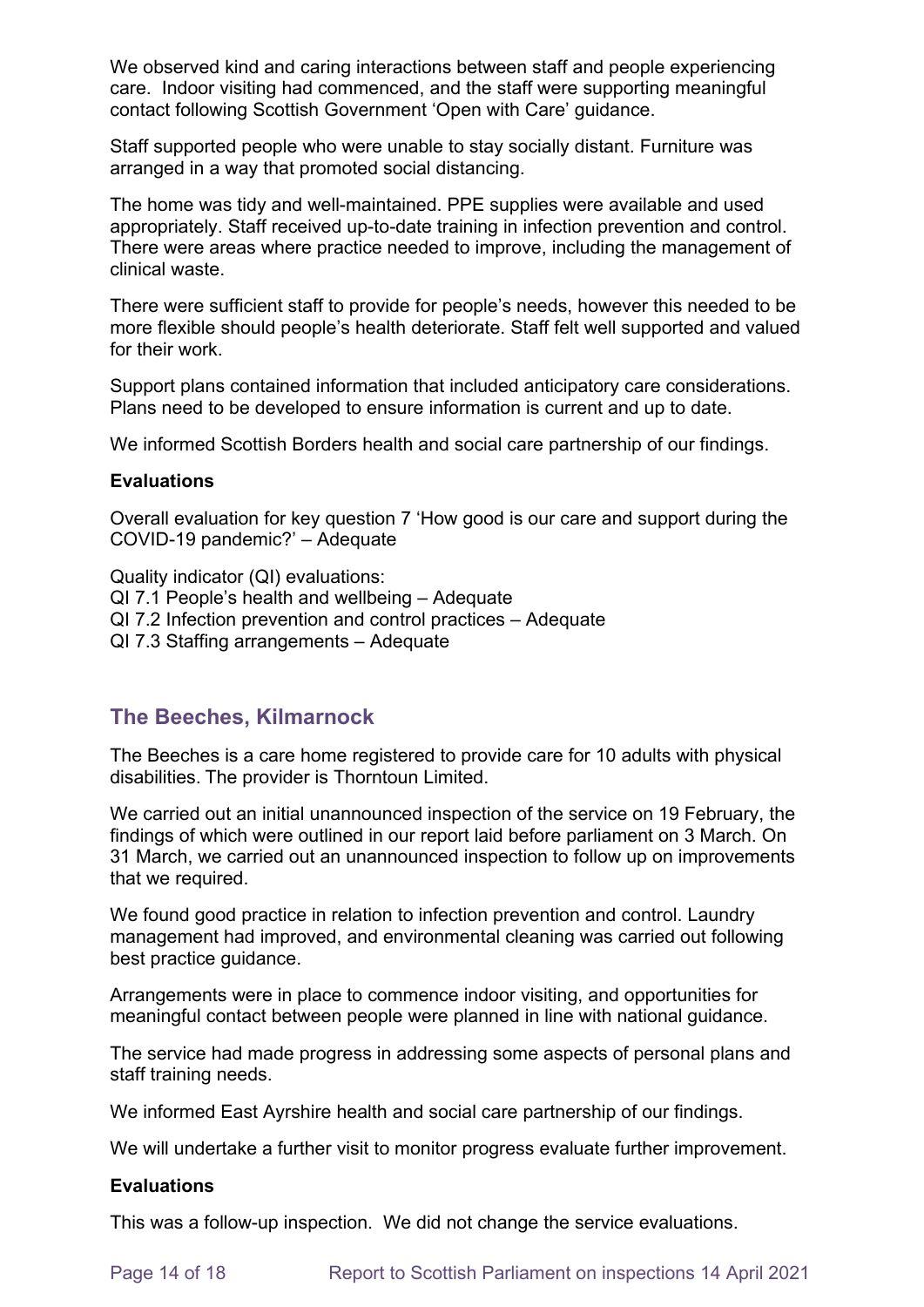# **Parkhouse Manor Care Home, Glasgow**

Parkhouse Manor Care Home is registered to provide care to 48 older people. The provider is Laurem Care Group Limited.

We carried out an initial unannounced inspection of the service on 9 March, the findings of which were outlined in our report laid before parliament on 17 March. We completed a further unannounced visit to the home on 31 March, to follow up on the improvements that we required.

We found that the management of the home had responded positively to the required improvements and progress was evident. There had been significant improvements in cleanliness of the home, and increased management oversight helped improve quality assurance.

Visiting had started in line with government guidelines.

We informed Glasgow health and social care partnership of our findings.

We will continue to monitor and support the service to sustain the improvements made.

#### **Evaluations**

This was a follow-up inspection. We did not change the service evaluations.

# **Queensberry Care Home, Sanquhar**

Queensberry Care Home is registered to provide a care service to 44 older people. The provider is Harvey Healthcare Ltd.

We carried out an inspection on 8 July 2020 with a representative of NHS Dumfries and Galloway, the findings of which were outlined in our report laid before parliament on 22 July 2020. We completed a further inspection on 26 November 2020 to follow up on the improvements we required, and these findings were outlined in our report laid before parliament on 9 December 2020.

We carried out an unannounced inspection on 1 and 2 April 2021.

People were supported by staff who were familiar with their choices and preferences. A range of relevant activities took place and reflected people's preferences. Staffing levels were good, and staff were responsive to people's changing needs.

People were well cared for in a homely environment, although areas of the home needed to be refurbished. Staff promoted social distancing. The service provided families with regular updates and indoor visiting had started.

Personal plans and risk assessments were updated regularly. There was evidence of contact with external health professionals when required. Anticipatory care plans were in place to support people's wishes at the end of their life.

Staff had access to relevant training to ensure they had the skills and knowledge to meet people's needs. The staff would benefit from adult support and protection training and this was planned.

Some areas of quality assurance could be improved.

We informed Dumfries and Galloway health and social care partnership of our findings.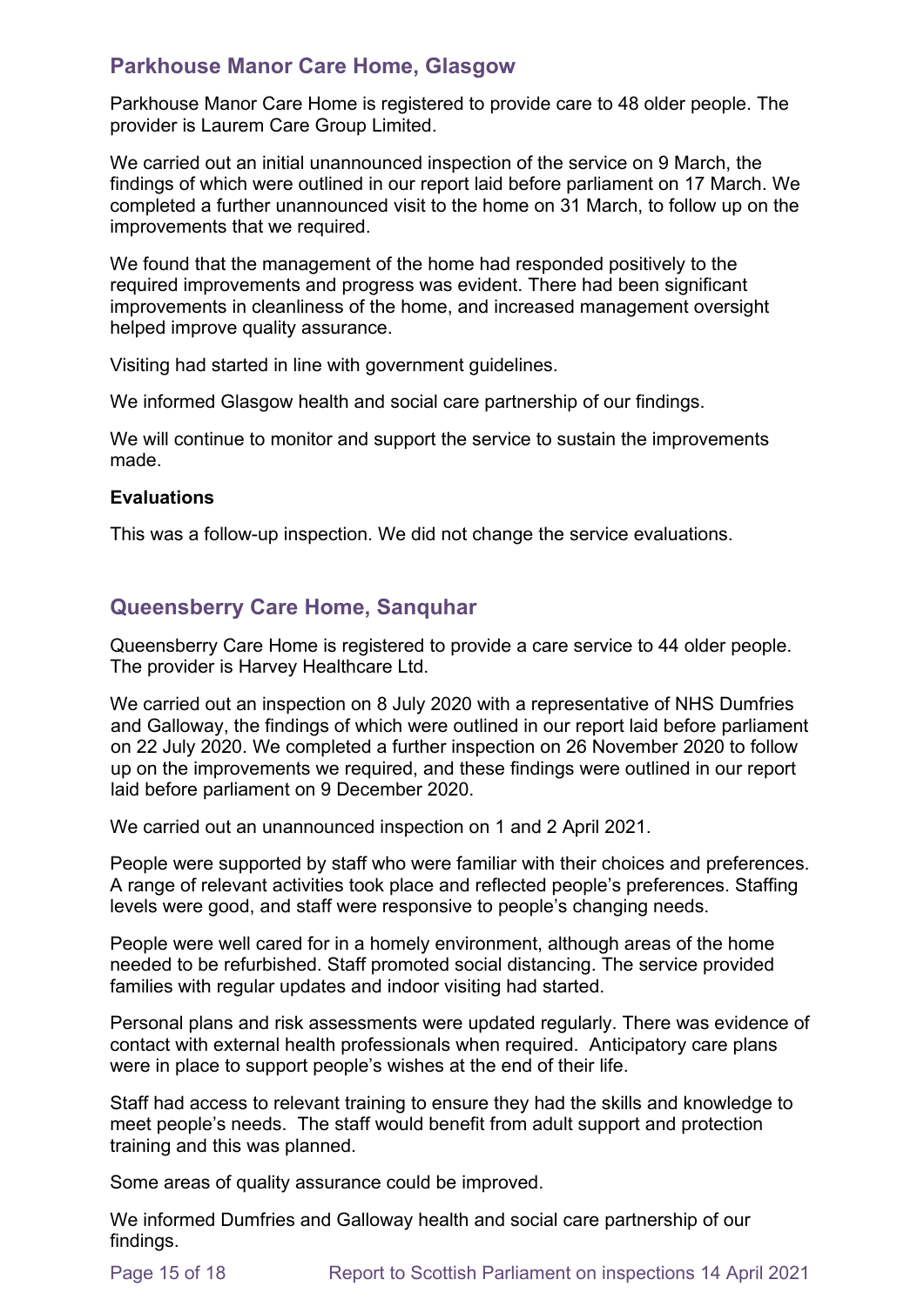### **Evaluations**

Overall evaluation for key question 1 'How well do we support people's wellbeing?' – Adequate.

Quality indicator (QI) evaluations:

QI 1.1 People experience compassion, dignity and respect – Good

QI 1.2 People get the most out of life – Adequate

QI 1.3 People's health benefits from their care and support – Good

Overall evaluation for key question 2 'How good is our leadership' – Adequate Quality indicator (QI) evaluation:

QI 2.2 Quality Assurance and Improvement is led well – Adequate

Overall evaluation for key question 3 'How good is our staff team' – Good Quality indicator (QI) evaluation:

QI 3.3 Staffing levels and mix meet people's needs and staff work well together – Good

Overall evaluation for key question 4 'How good is our setting' – Adequate Quality indicator (QI) evaluation:

QI 4.2 The setting promotes and enables independence – Adequate

Overall evaluation for key question 5 'How well is our care and support planned' - Good

Quality indicator (QI) evaluation:

QI 5.1 Assessments and care planning reflects people's needs and wishes - Good

# **Auchtercrag Care Home, Ellon**

Auchtercrag Care Home is registered to provide care to 71 older people. The provider is Daviot Care Limited, part of the Meallmore Group.

We carried out an inspection of the service with Healthcare Improvement Scotland on 8 March and issued a letter of serious concern to the provider regarding the management of clinical waste. The findings of the inspection were outlined in our report laid before parliament on 31 March.

We completed a further inspection of the home with Healthcare Improvement Scotland on 6 April to follow up on the improvements that we required.

We found improvements in relation to the management of clinical waste in line with the requirement we made. Enhanced cleaning regimes were introduced, and the environment was decluttered. The management of laundry had been reviewed, and practice had improved. Monitoring of infection prevention and control practice was focused and specific staff were identified to monitor, coach and mentor staff. This improved staff practice.

We found significant improvements that ensured that people received adequate fluids. Staff were better informed about needs, and plans were in place to support people's hydration needs. Medication management had also been reviewed and was now in line with best practice.

Staffing numbers had increased. This had a positive impact on people's wellbeing. Staff were responsive to people's needs and we observed positive engagement.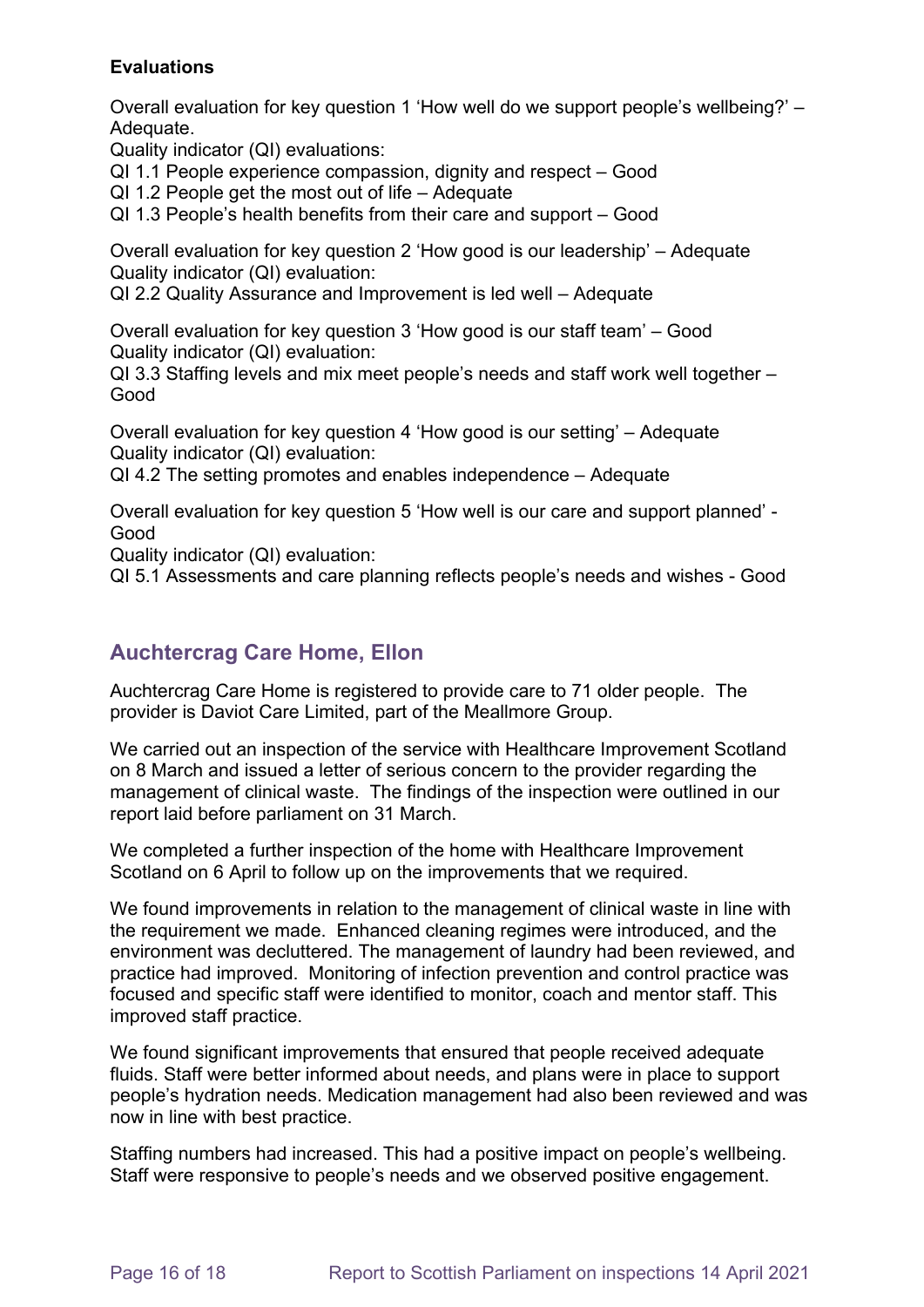External management was supporting the home to make the necessary improvements. This had supported the implementation of systems to monitor the quality of care.

We informed Aberdeenshire health and social care partnership of our findings.

We reviewed the evaluations for this care home based on our findings at this inspection. The updated evaluations are set out below.

#### **Evaluations**

Overall evaluation for key question 7 'How good is our care and support during the COVID-19 pandemic?' - Adequate

Quality indicator (QI) evaluations: QI 7.1 People's health and wellbeing – Adequate QI 7.2 Infection prevention and control practices – Adequate QI 7.3 Staffing arrangements - Adequate

# **Ashton Grange, Glasgow**

Ashton Grange is a care home registered to provide care to a maximum of 26 older people. The provider is Keane Premier Healthcare Glasgow Limited.

We carried out an initial unannounced inspection between 17 and 19 February with Healthcare Improvement Scotland, the findings of which were outlined in our report laid before parliament on 3 March.

We completed an unannounced inspection on 23 March with Healthcare Improvement Scotland, and these findings were outlined in our report laid before parliament published on 1 April.

On 7 April, we carried out an unannounced inspection to follow up on improvements we required. The service had reviewed and amended its policy, and improved the process, for when new residents were admitted to the service.

Staff were responsive to people's changing care and wellbeing needs and this minimised the risk to people living and working in the service. Care plans included more individualised detail in relation to delivering care and support.

We informed Glasgow health and social care partnership of our findings.

We reviewed the evaluations for this care home based on our findings at this inspection. The updated evaluations are set out below.

#### **Evaluations**

Overall evaluation for key question 7 'How good is our care and support during the COVID-19 pandemic?' – Adequate

Quality indicator (QI) evaluations:

- QI 7.1 People's health and wellbeing Adequate
- QI 7.2 Infection prevention and control practices Adequate
- QI 7.3 Staffing arrangements Adequate